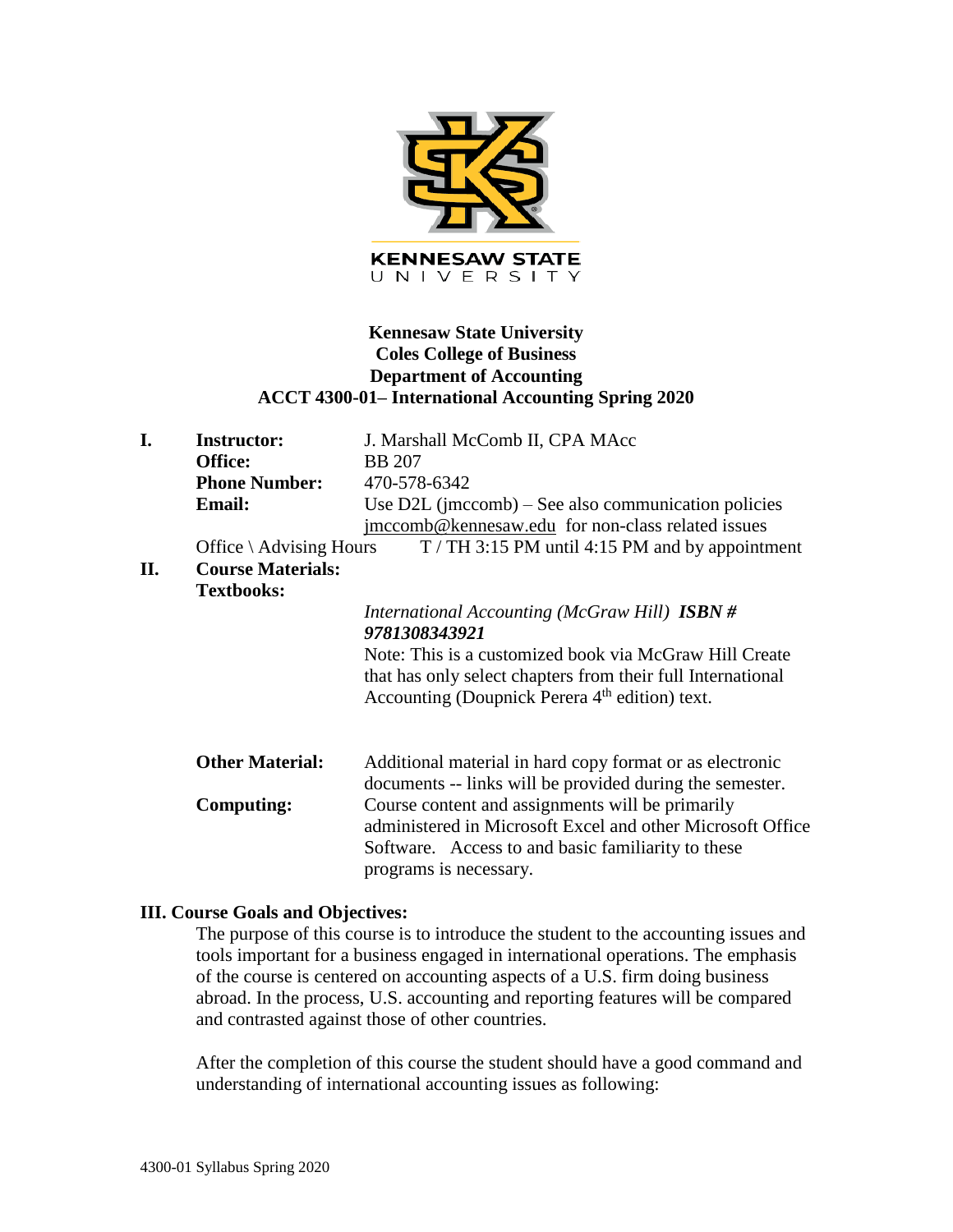- a. Worldwide accounting diversity, its reasons and challenges.
- b. International accounting harmonization and the role of IASB.
- c. Features of financial reporting in selected countries.
- d. Accounting for foreign currency transaction and hedging of transactions denominated in foreign currencies.
- e. The translation of foreign currency financial statements of branches and subsidiaries into U.S. dollars.
- f. The impact of international operations on taxation for U.S. corporations.
- g. The special treatment of foreign income for U.S. individual taxpayers.
- h. Importance of international transfer prices on taxation and performance evaluation of business units.
- i. International Auditing, Corporate Governance and the FCPA.

In the process of learning the tools and skills of international accounting related to the topics listed above, it is expected that the student will:

- Develop an appreciation for the business and accounting implications of multinational operations.
- Strengthen oral and written communication skills through class assignments and presentations.
- Enhance critical thinking skills and team work interaction.
- Generate an appreciation for the integral and ethical conduct required of accountants while performing services in their professional careers.

#### **IV. Grading:**

The grade earned by each student will be determined on the total score of the following items:

| Quizzes (25 points each)                            | 75  |
|-----------------------------------------------------|-----|
| <b>Other Graded Assignments</b>                     | 115 |
| <b>Professional Communication and Participation</b> | 10  |
| Exam 1                                              | 100 |
| Exam 2                                              | 100 |
| Final Exam                                          | 100 |
| Total                                               | 500 |

**Note:** Letter grades will be assigned only at the end of the semester. Each student grade will be determined according to the student's ranking in the total class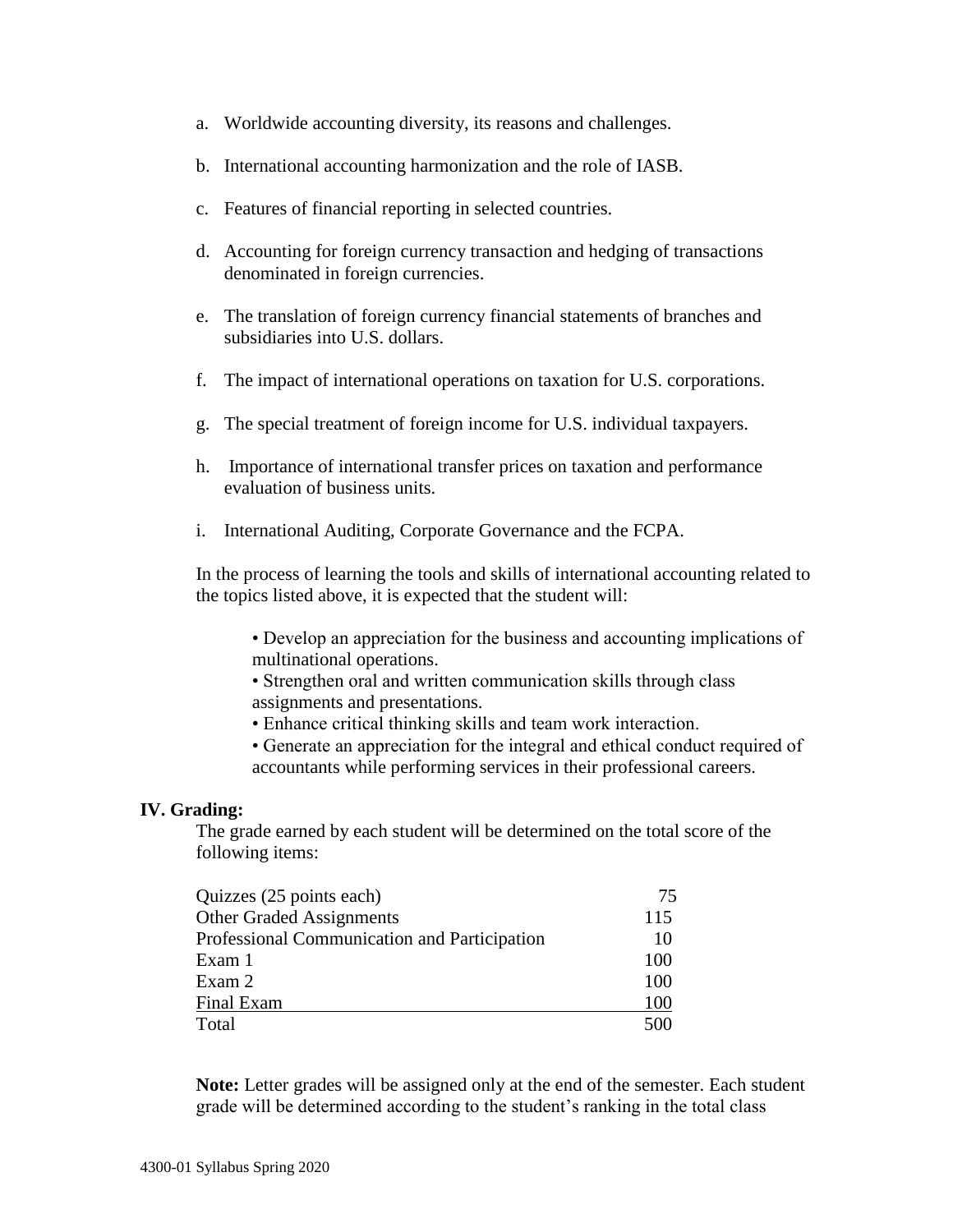distribution. However, based on past experience of grade point distribution, the following represents an approximation of letter grades corresponding to points on the following scale:

| <b>Total Percent</b> | <b>Cumulative Points</b> | Grade     |
|----------------------|--------------------------|-----------|
| 90-100               | 450-500                  |           |
| 80-90                | 400-449                  | B         |
| 70-79                | 350-399                  | $\subset$ |
| $60 - 69$            | 300-349                  | D         |
| Below 60             | Less than 300            | F         |

#### **V. Course Organization & Administration**

#### **Daily Participation**.

The course is organized around two 75-minute sessions per week. The sessions include presentations and discussion of problems, and encourage active student participation to enhance the learning process. Attendance to class and a positive attitude are critical for earning participation credit**.** 

#### **Exams and Quizzes.**

Two midterm exams and a comprehensive final exam will be given.. The exams will be scheduled for administration on the dates marked in the daily schedule. Each exam will cover designated chapters from the textbook and class notes. Questions may be drawn from topics mentioned in class, case presentations, class examples, assignments, textbook and class notes. You may bring your calculator to each exam and quiz, but use of the programmable feature (for programmable calculators) is not allowed**.** Quizzes, and assignments (including bonus point assignments if any) may be either announced or unannounced. . No makeup quizzes or assignments will be allowed.

**Make-up exams.** Make-up exams are given at the sole discretion of the instructor and only if arrangements are made in advance of the originally scheduled exam with a valid reason. An authorized makeup exam will generally be administered on the Friday following the regularly scheduled exam at approximately 2 PM and will differ from the original exam by adding additional content (or modifying the original content) to include some of the more challenging concepts that our course material covers. Make up exams will not be entitled to any additional points (if any) allocated to those students who took the exam at the regularly scheduled time.

Missed homework, quizzes, projects, and in class activities will receive a zero and cannot be made up.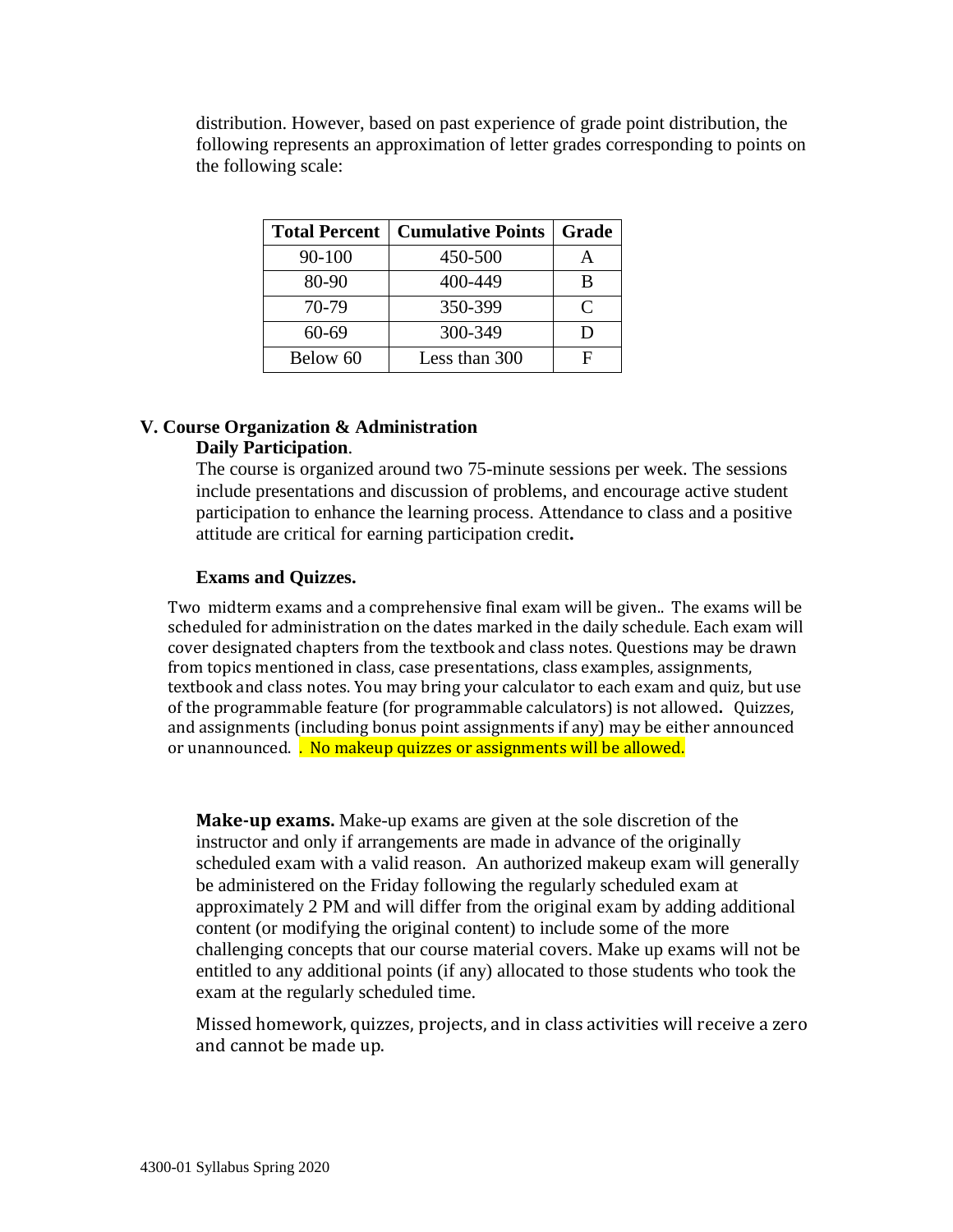Late Assignments. No credit will be given for late submissions of assignments. Unless otherwise noted, the assignments are due at the beginning of class on the due date.

**Communication Policies** The class discussion board should be used for most general class questions regarding course material, class schedule, and other general matters. Using the discussion board is a more effective method of disseminating pertinent class information to all students. The professor will monitor the discussion board and also encourages other students to reply or post information that is relevant to our class discussions. Inappropriate or offensive communication with classmates and or the professor (either written or verbal) will not be tolerated.

Because our class is not setup as an "online" course the primary point of contact for addressing questions regarding class material will be in our face to face class sessions. Accordingly, the professor will limit responses to email questions that could have been more readily addressed via the student's own resourcefulness, discussion board post, or in class discussions.

#### **VI. World Wide Web Access**

You will need access to the World Wide Web (WWW) to complete Internet exercises and projects that require research on specific companies

# **VII. Academic Integrity**

.

Every KSU student is responsible for upholding the provisions of the Student Code of Conduct, as published in the Undergraduate and Graduate Catalogs. Section II of the Student Code of Conduct addresses the university's policy on academic honesty, including provisions regarding plagiarism and cheating, unauthorized access to university materials, misrepresentation/falsification of university records or academic work, malicious removal, retention, or destruction of library materials, malicious/intentional misuse of computer facilities and/or services, and misuse of student identification cards. Incidents of alleged academic misconduct will be handled through the established procedures of the Department of Student Conduct and Academic Integrity (SCAI), which includes either an "informal" resolution by a faculty member, resulting in a grade adjustment, or a formal hearing procedure, which may subject a student to the Code of Conduct's minimum one semester suspension requirement. See also [http://www.kennesaw.edu/scai/content/ksu](http://www.kennesaw.edu/scai/content/ksu-student-code-conduct)[student-code-conduct](http://www.kennesaw.edu/scai/content/ksu-student-code-conduct)